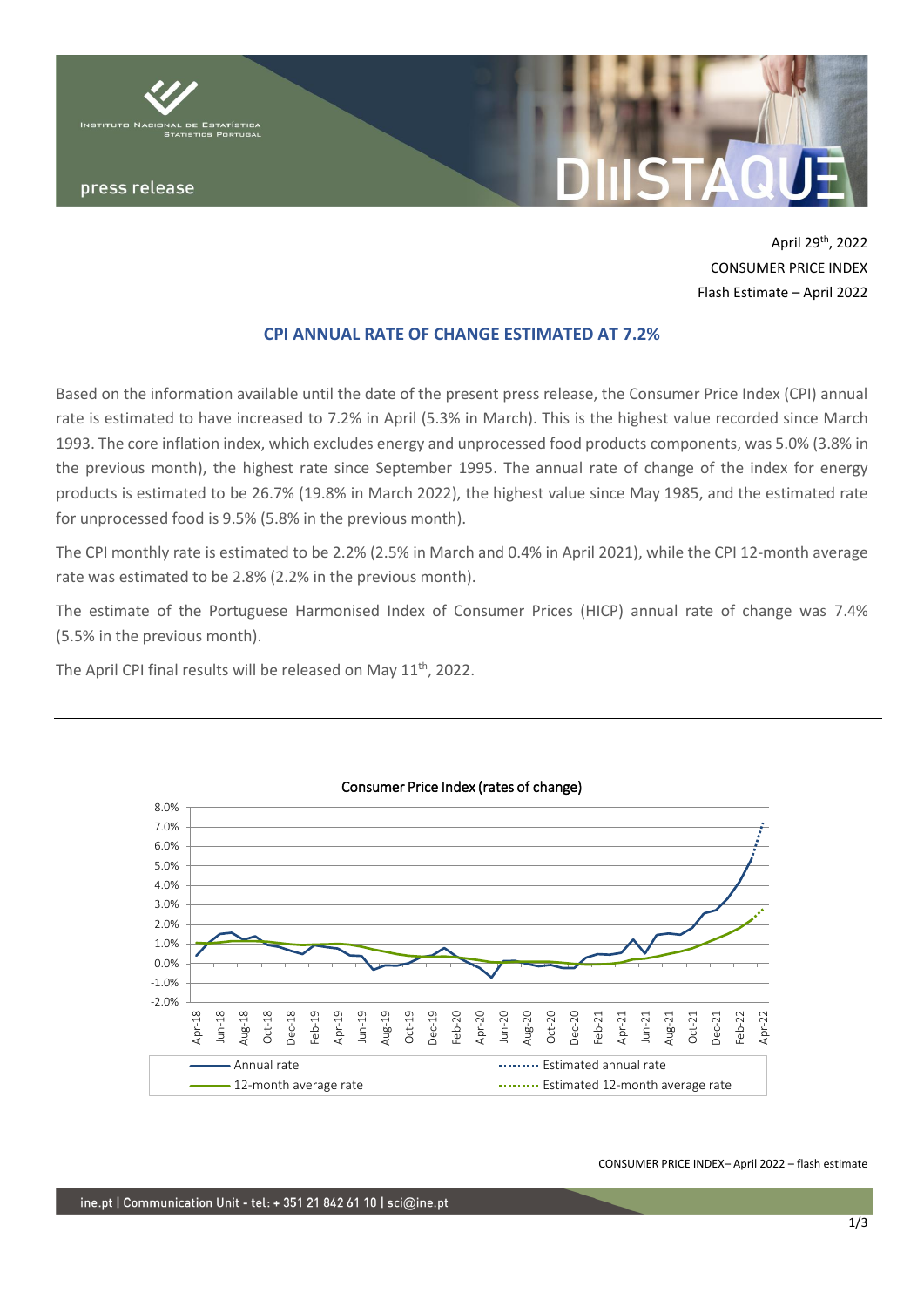

# press release

# T STAQI

| <b>Special Aggregates</b>               | Monthly rate $(\%)^1$ |                 | Annual rate $(\%)^1$ |                 | 12-month average<br>rate $(\%)^1$ |                 |
|-----------------------------------------|-----------------------|-----------------|----------------------|-----------------|-----------------------------------|-----------------|
|                                         | Mar-22                | $Apr-22$<br>(e) | Mar-22               | $Arr-22$<br>(e) | $Mar-22$                          | $Apr-22$<br>(e) |
| <b>CPI</b>                              |                       |                 |                      |                 |                                   |                 |
| Total                                   | 2.51                  | 2.22            | 5.33                 | 7.23            | 2.23                              | 2.79            |
| All items excluding housing             | 2.61                  | 2.31            | 5.46                 | 7.43            | 2.24                              | 2.82            |
| All items excl. unproc. food and energy | 2.16                  | 1.49            | 3.82                 | 4.98            | 1.42                              | 1.83            |
| Unprocessed food                        | 2.18                  | 4.36            | 5.83                 | 9.52            | 1.28                              | 2.16            |
| Energy                                  | 6.22                  | 6.05            | 19.82                | 26.73           | 11.81                             | 13.41           |
| <b>HICP</b>                             |                       |                 |                      |                 |                                   |                 |
| Total                                   | 2.6                   | 2.4             | 5.5                  | 7.4             | 2.0                               | 2.6             |

(e) estimated values.

 $^1$ Rounded values to two and one decimals. For more information see the final notes.

CONSUMER PRICE INDEX– April 2022 – flash estimate